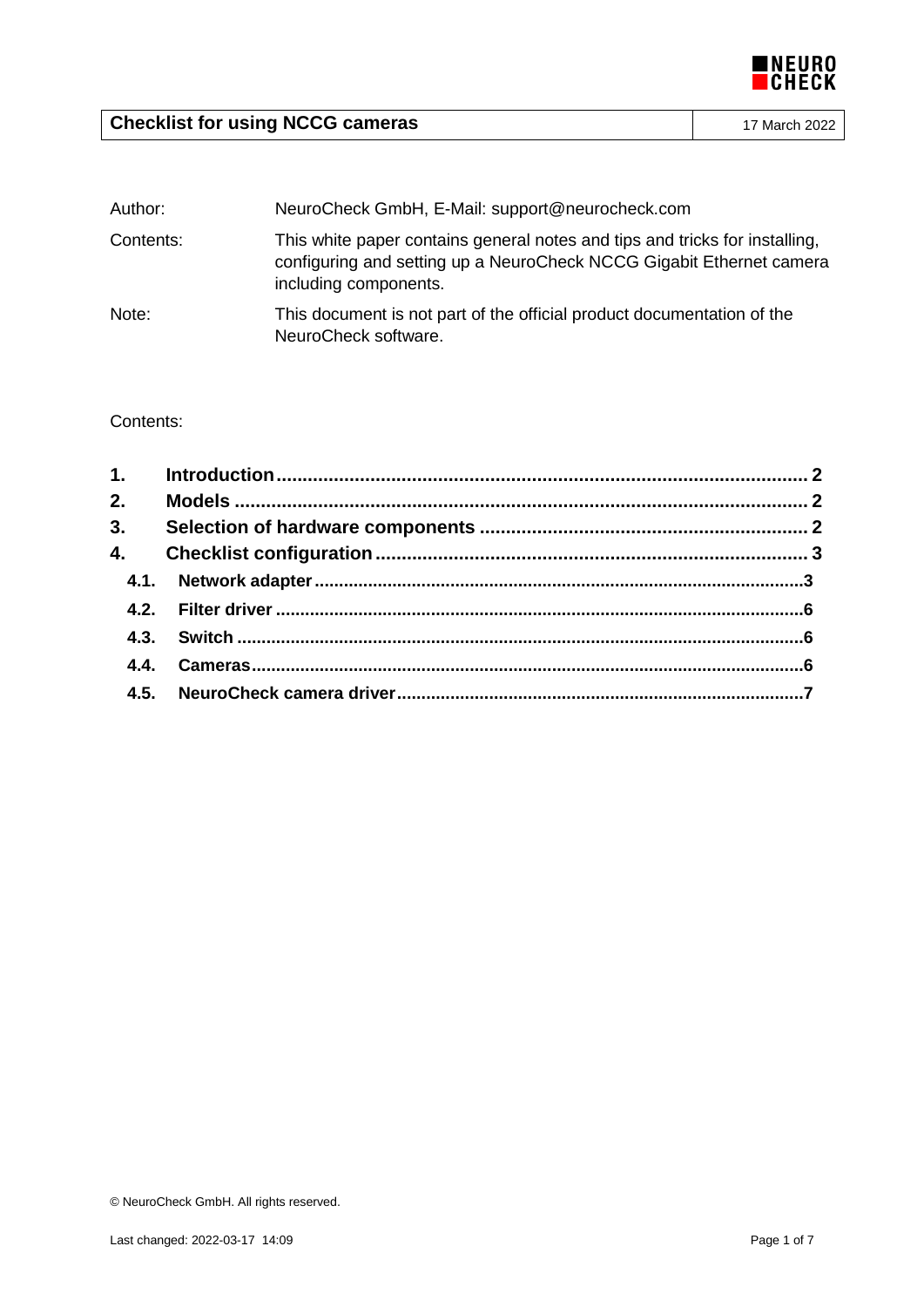

# **1. Introduction**

The Gigabit Ethernet cameras of the NCCG series can be comfortably integrated into NeuroCheck just like other types of cameras. Due to the technical complexity, situations may arise requiring careful matching of components and detailed configuration to guarantee smooth operation.



You should study the help file for the camera driver (NcDc.NeuroCheck.BO.chm) in any case; this document provides you with additional valuable tips and tricks for smooth system installation.

Unless otherwise indicated, all notes refer to the different NeuroCheck software versions in the same way.

#### **2. Models**

This checklist applies to all NeuroCheck Gigabit Ethernet cameras. We are talking about NCCG cameras here. The following model series are currently supported:

- NCCG
- NCCG.I
- NCG (discontinued)
- NCHG (discontinued)
- NCLG (discontinued)
- NCLT

#### **3. Selection of hardware components**

- Use NeuroCheck digital cameras as listed above.
- Use computer with much memory (at least 4 GB RAM for 32-bit operating system, 8 GB RAM for 64-bit operating system), more is better.
- Do not use Cat 5 cables but at least Cat 6.
- GigE adapter: Please ask NeuroCheck GmbH or your local supplier for the compliance list of the manufacturer. Best use Intel server adapter for PCI express.
- NCCG cameras can only be operated using GigE adapters. NCCG cameras cannot communicate with 100 Mbit/s network adapters.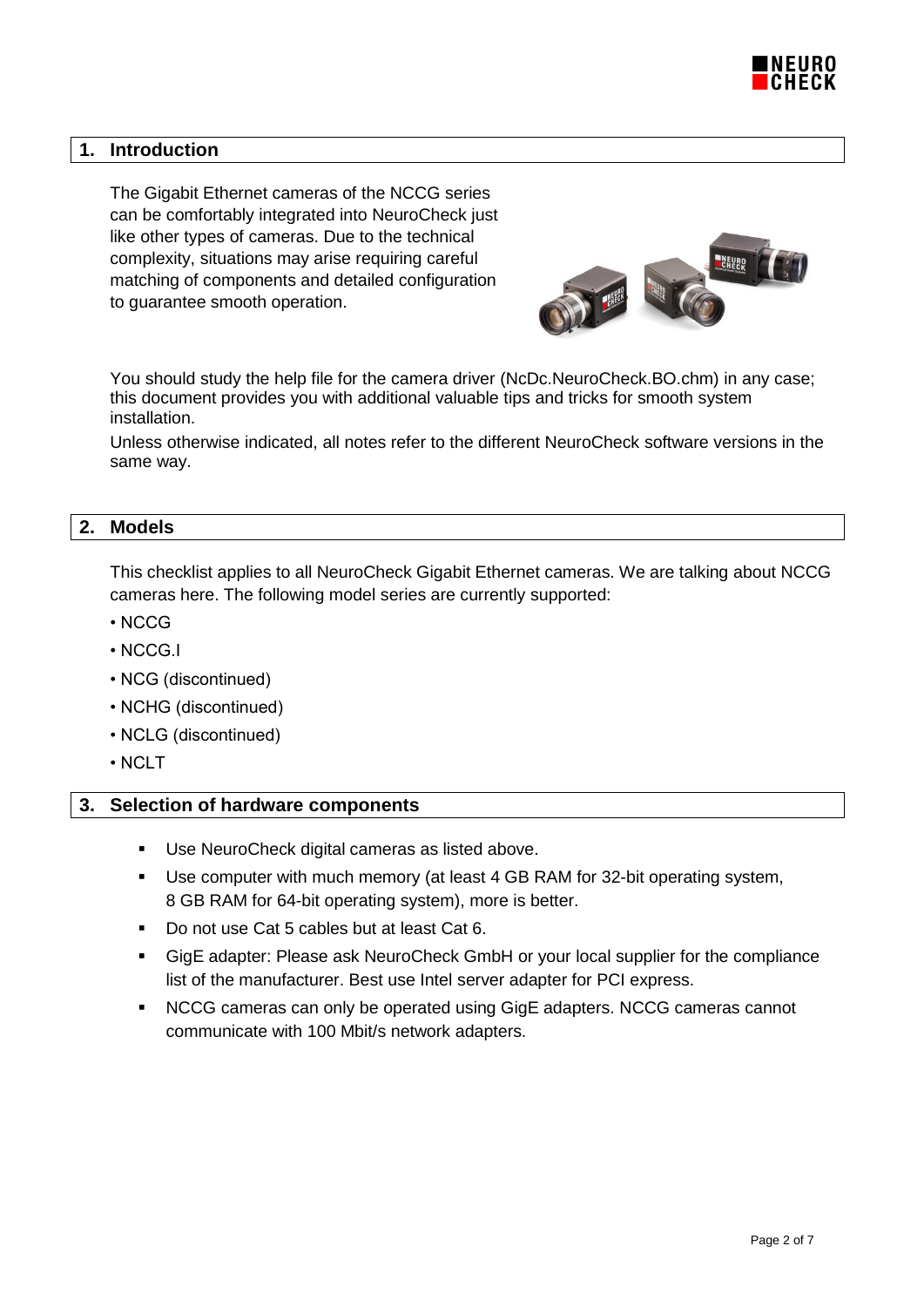

# **4. Checklist configuration**

#### **4.1.Network adapter**

These settings are made in the Properties of the network adapter.

Attention: The settings may be overwritten when updating Windows.

- Windows 7: Control Panel | Network and Internet | Network and Sharing Center Follow link to Adapter Settings (left hand side).
- Windows 10: Settings | Network and Internet | Change adapter options.
	- **Install vendor driver if available. Microsoft Windows automatically installs its own driver** but generally, the vendor's driver is better.

|         |                    | х<br>Intel(R) PRO/1000 GT Desktop Adapter Properties  |
|---------|--------------------|-------------------------------------------------------|
| General | Driver<br>Advanced | Details<br>Resources                                  |
|         |                    | Intel(R) PRO/1000 GT Desktop Adapter                  |
|         | Driver Provider:   | Intel                                                 |
|         | Driver Date:       | 6/19/2013                                             |
|         | Driver Version:    | 9.16.10.0                                             |
|         | Digital Signer:    | Microsoft Windows Hardware Compatibility<br>Publisher |

 Enable Jumbo Packets and set to maximum size supported by the network adapter and connected switch (if present).

(Intel PRO/1000: 9014 Byte).

| Intel(R) PRO/1000 GT Desktop Adapter Properties                                                                                                                                               |                                                                                                                                                                                 |
|-----------------------------------------------------------------------------------------------------------------------------------------------------------------------------------------------|---------------------------------------------------------------------------------------------------------------------------------------------------------------------------------|
| Advanced<br>General<br>Driver                                                                                                                                                                 | Details<br><b>Resources</b><br>The following properties are available for this network adapter. Click<br>the property you want to change on the left, and then select its value |
| on the right.<br>Property:                                                                                                                                                                    | Value:                                                                                                                                                                          |
| Adaptive Inter-Frame Spacing<br>Fnable PMF<br>Flow Control<br>Gigabit Master Slave Mode<br>Interrupt Moderation<br>Interrupt Moderation Rate<br><b>IPsec Offload</b><br>IPv4 Checksum Offload | 9014 Bytes<br>▼<br>Ξ                                                                                                                                                            |
| Jumbo Packet<br>Large Send Offload (IPv4)<br>Large Send Offload (IPv4)<br>Large Send Offload (IPv6)<br>Link Speed & Duplex<br><b>Locally Administered Address</b>                             |                                                                                                                                                                                 |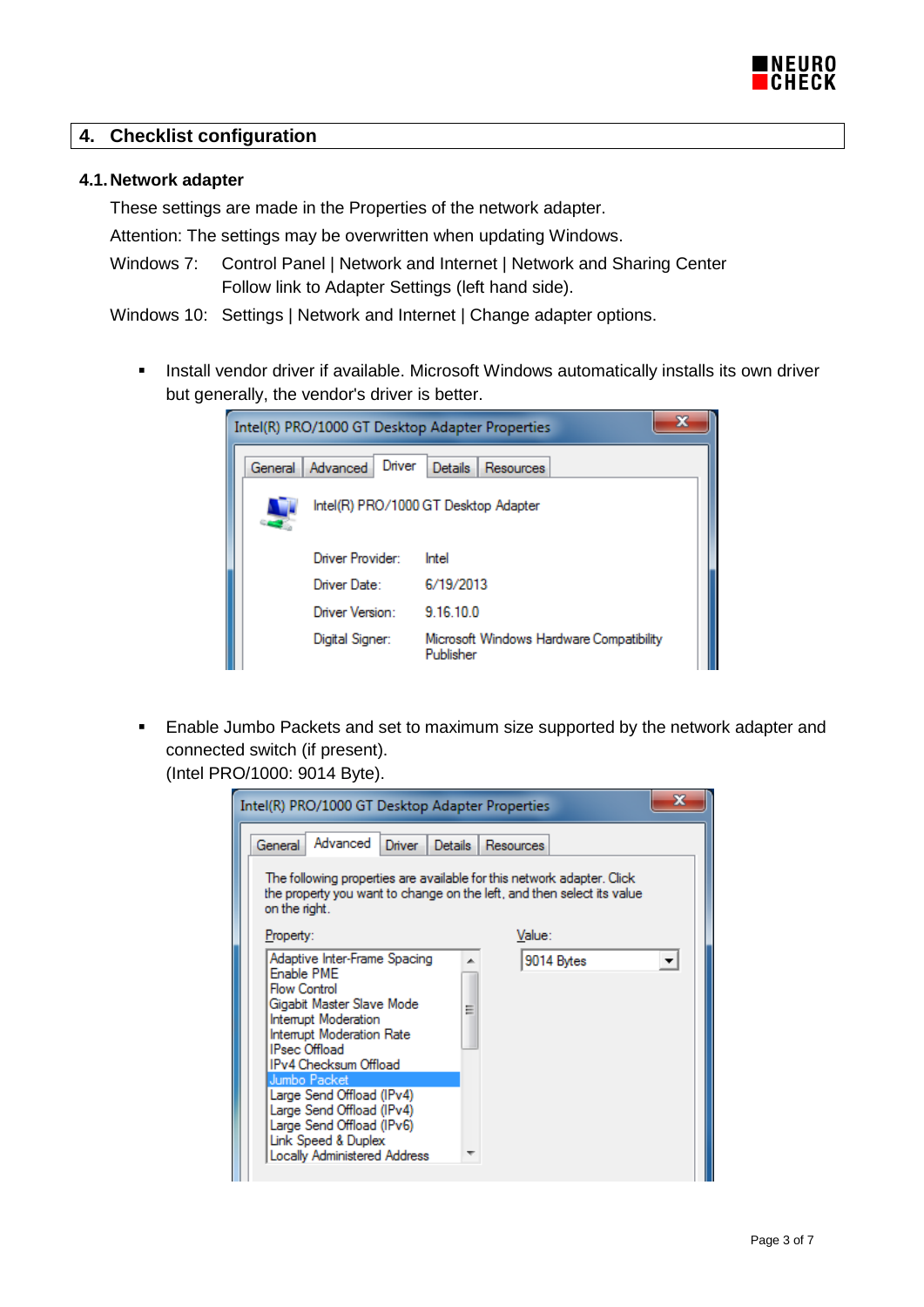

**Set value of Receive Buffers / Receive Descriptors to maximum.** 

For Intel cards the settings are in the Properties dialog for the adapter under Advanced | Receive Buffers (Maximum Intel PRO/1000: 2048 or 4096). Sometimes you will find this setting in a sub entry Performance options (or something like that).

| Intel(R) PRO/1000 GT Desktop Adapter Properties                                                                                                                                                                           | х               |
|---------------------------------------------------------------------------------------------------------------------------------------------------------------------------------------------------------------------------|-----------------|
| Advanced<br>Driver  <br>General<br>Details I                                                                                                                                                                              | Resources       |
| The following properties are available for this network adapter. Click<br>the property you want to change on the left, and then select its value<br>on the right.                                                         |                 |
| Property:                                                                                                                                                                                                                 | Value:          |
| Large Send Offload (IPv4)<br>Large Send Offload (IPv6)<br>Link Speed & Duplex<br>Locally Administered Address<br>Log Link State Event<br>Priority & VLAN                                                                  | 2048<br>÷<br>A. |
| <b>Receive Buffers</b><br>Receive Side Scaling<br>Receive Side Scaling Queues<br>Smart Power Down<br>TCP Checksum Offload (IPv4)<br>TCP Checksum Offload (IPv6)<br><b>Transmit Buffers</b><br>UDP Checksum Offload (IPv4) | Ξ               |

• Set Interrupt Moderation Rate to Adaptive (if available).

| <b>Performance Options</b>                                                                                                                                                                                                                                                                                                                                                                     |                                                                       |
|------------------------------------------------------------------------------------------------------------------------------------------------------------------------------------------------------------------------------------------------------------------------------------------------------------------------------------------------------------------------------------------------|-----------------------------------------------------------------------|
| Settings:                                                                                                                                                                                                                                                                                                                                                                                      | Value:                                                                |
| <b>DMA Coalescing</b><br><b>Flow Control</b><br><b>Interrupt Moderation Rate</b><br>Low Latency Interrupts<br><b>Receive Buffers</b><br><b>Transmit Buffers</b>                                                                                                                                                                                                                                | Adaptive<br>Off<br>Minimal<br>Low<br>Medium<br>High<br><b>Extreme</b> |
| <b>Interrupt Moderation Rate</b>                                                                                                                                                                                                                                                                                                                                                               | Adaptive                                                              |
| This sets the rate at which the controller moderates or delays the<br>generation of interrupts making it possible to optimize network<br>throughput and CPU utilization. The Adaptive setting adjusts the<br>interrupt rates dynamically depending on traffic type and network<br>usage. Choosing a different setting may improve network and<br>system performance in certain configurations. | Ξ                                                                     |
| Without interrupt moderation, CPU utilization increases at higher<br>data rates because the system must handle a larger number of                                                                                                                                                                                                                                                              |                                                                       |
|                                                                                                                                                                                                                                                                                                                                                                                                | OK<br>Cancel                                                          |

Energieeffizientes Ethernet deaktivieren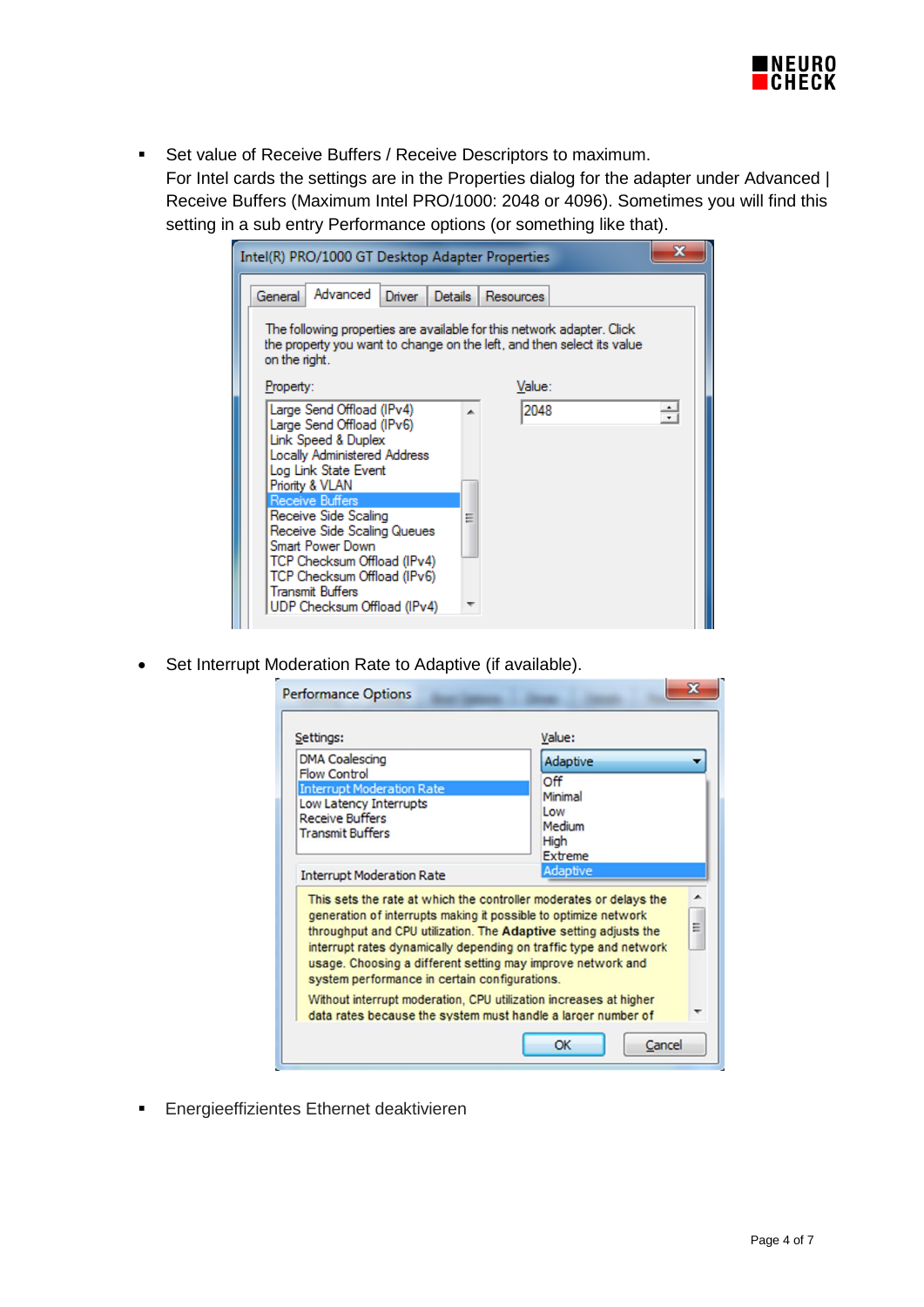

| Power Management<br><b>Boot Options</b><br>Driver<br>Details<br>Teaming<br>Power Saver and Wake on LAN Options<br>intel<br>disable<br>Power Saver Options:<br><b>Energy Efficient Ethernet</b> | General | Link Speed | Advanced |  |
|------------------------------------------------------------------------------------------------------------------------------------------------------------------------------------------------|---------|------------|----------|--|
|                                                                                                                                                                                                |         |            |          |  |
|                                                                                                                                                                                                |         |            |          |  |

**Each adapter should have its own subnet. Dual port cards have two adapters, therefore,** they should work in two subnets.

**Example:** 4 cameras with 2 adapters and a switch each;

cameras 1 & 2 with adapter 1, cameras 3 & 4 with adapter 2.

- o Wrong configuration:
	- 1. Adapter: 192.168.1.101, 255.255.255.0
	- 2. Adapter: 192.168.1.102, 255.255.255.0
	- 1. Camera: 192.168.1.1, 255.255.255.0
	- 2. Camera: 192.168.1.2, 255.255.255.0
	- 3. Camera: 192.168.1.3, 255.255.255.0
	- 4. Camera: 192.168.1.4, 255.255.255.0
- o Better configuration:
	- 1. Adapter: 192.168.1.100, 255.255.255.0
	- 2. Adapter: 192.168.2.100, 255.255.255.0
	- 1. Camera: 192.168.1.1, 255.255.255.0
	- 2. Camera: 192.168.1.2, 255.255.255.0
	- 3. Camera: 192.168.2.1, 255.255.255.0
	- 4. Camera: 192.168.2.2, 255.255.255.0
- **-** Disable firewall for the network adapter.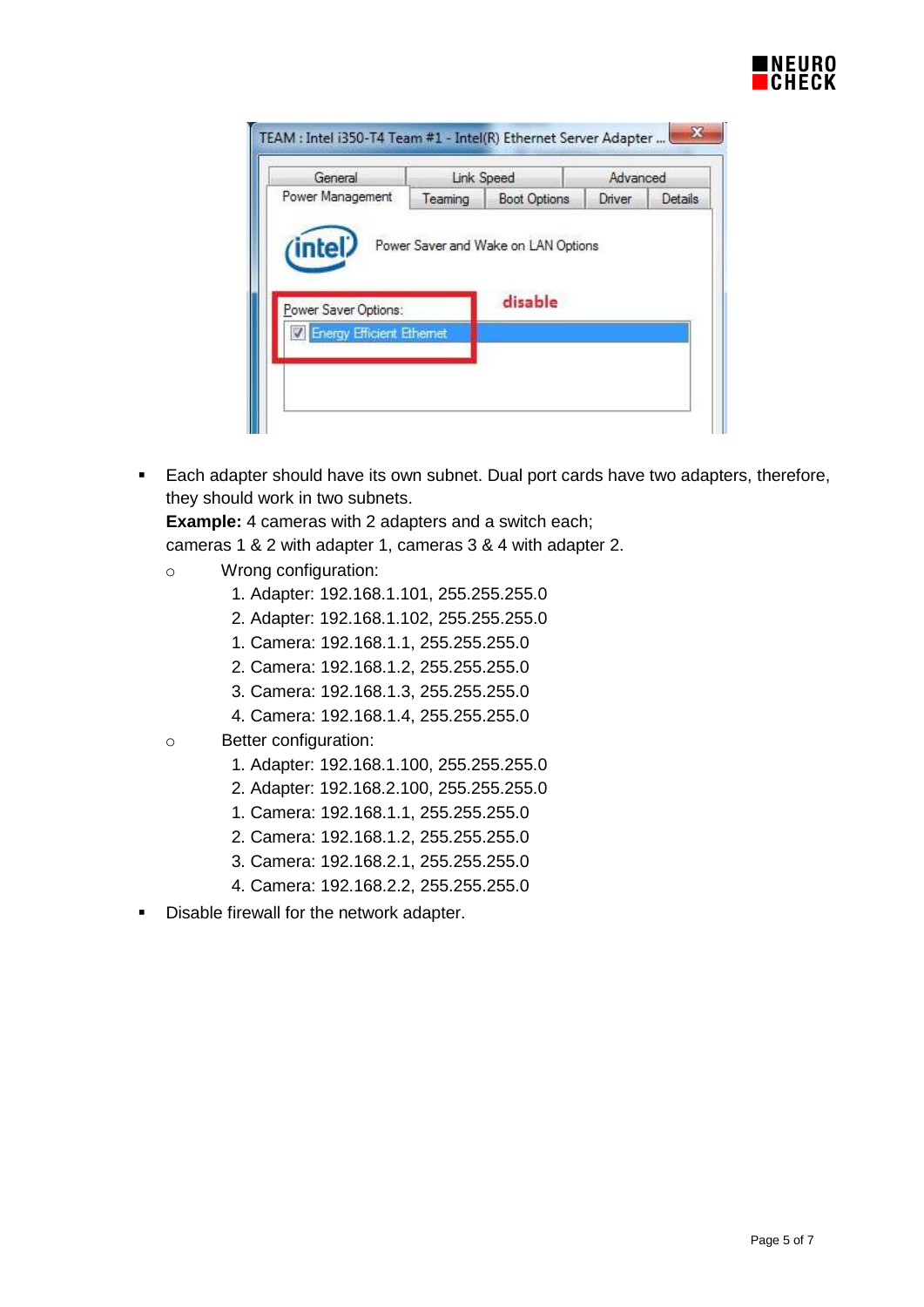

# **4.2. Filter driver**

Installation and update using DriverManager.exe. Check in the network adapter Properties (see above).

- **Install filter driver for every network adapter connected to NCCG cameras.** Update filter driver:
	- a) Uninstall old driver
	- b) Restart computer
	- c) Install new driver
	- d) Restart computer

| Local Area Connection 5 Properties                      |  |  |
|---------------------------------------------------------|--|--|
| Networking<br>Sharing                                   |  |  |
| Connect using:                                          |  |  |
| Intel(R) PRO/1000 PT Quad Port Server Adapter #4        |  |  |
| Configure.                                              |  |  |
| This connection uses the following items:               |  |  |
| Client for Microsoft Networks                           |  |  |
| Baumer Filter Driver                                    |  |  |
| ☑ ■ QoS Packet Scheduler                                |  |  |
| File and Printer Sharing for Microsoft Networks         |  |  |
| M → Internet Protocol Version 6 (TCP/IPv6)              |  |  |
| M → Internet Protocol Version 4 (TCP/IPv4)              |  |  |
| Link-Layer Topology Discovery Mapper I/O Driver ـف الكا |  |  |
| M → Link-Layer Topology Discovery Responder →           |  |  |
| Install.<br>Uninstall<br>Properties                     |  |  |

**The Baumer filter driver and Basler streaming driver are not compatible. After installing** the Basler driver, the Basler driver must be disabled in the network adapter properties, and the Baumer filter driver must be enabled.

#### **4.3.Switch**

Set using the HTML interface of the switch.

• Make sure that Jumbo Packets are enabled.

### **4.4.Cameras**

• The IP address of each camera must be in the same subnet as the network adapter to which it is connected.